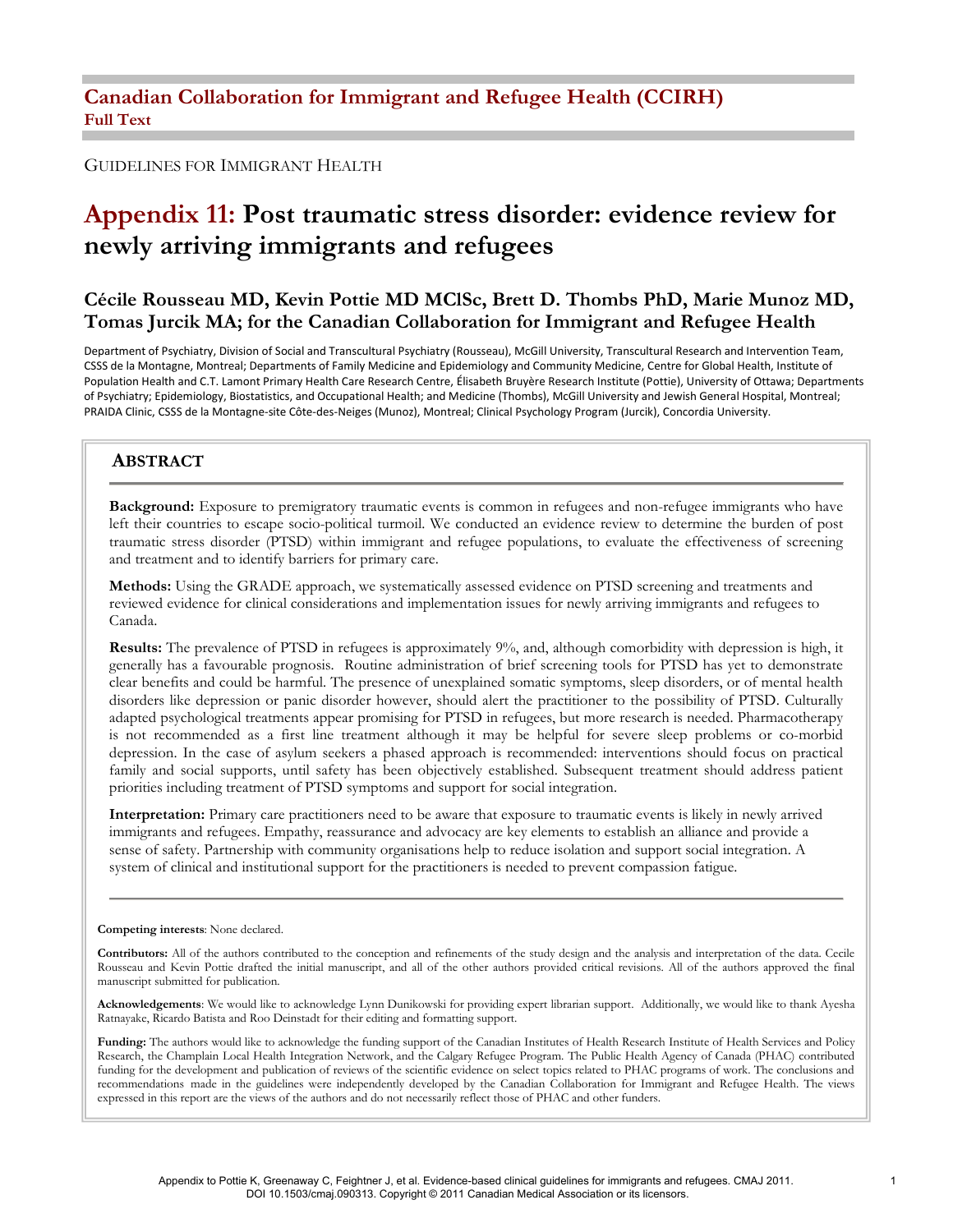#### Box 1: Recommendations on post traumatic stress disorder from the Canadian Collaboration for Immigrant and Refugee Health

Do not conduct routine screening for exposure to traumatic events because pushing for disclosure of traumatic events in well-functioning individuals may result in more harm than good.

Be alert for signs and symptoms of post traumatic stress disorder, especially in context of unexplained somatic symptoms, sleep disorders, or of mental health disorders like depression or panic disorder, and perform clinical assessment as needed to address functional impairment.

#### Basis of recommendation

- Balance of benefits and harms: Many persons having had a trauma exposure do fine once they find safety and social supports. Brief screening instruments overestimate the rate of disease because they focus on symptoms and do not measure functional impairment. Detailed inquiry and pushing for disclosure without indications of distress or disorder could be harmful. There are no clinical trials demonstrating the benefits of routine screening for PTSD.
- **Quality of evidence:** Low, evidence available from refugee populations
- Values and preferences: The Guideline Committee attributed more value to preventing potential harms from routine screening in the absence of clear evidence for benefits and determined PTSD was best dealt with by primary care practitioners remaining alert for signs and symptoms of PTSD and performing clinical assessment to address functional impairment.

## The cases

Josef is an 8 year old recently arrived Rwandan refugee. He is referred to a family physician after passing out in his school classroom. He appears as a quiet and subdued child who complains of frequent stomach ache.

 Somaya is a 40 year old woman from India, who arrived in Canada with her children to reunite with her husband who had been granted refugee status. The social worker, suspecting child neglect, finally met Somaya at home and found her profoundly depressed. She refers Somaya to a doctor.

How would you approach these patients?

## Introduction

The traditional landscape of Canadian immigration has shifted markedly in the last decades. In 1961, 90% of immigrants to Canada came from European countries, but after 1980 this figure declined to 25%, whereas the proportion of Asian, Latin American, Middle Eastern, and more recently, African immigrants have increased steadily.<sup>1</sup> A large proportion of new immigrants to Canada now come from countries experiencing a certain degree of social turmoil, and some are directly affected by protracted conflicts or war. Related to this, Canada receives a steady flow of refugees with significant exposure to premigratory trauma and loss,<sup>2</sup> many of whom experience important mental health consequences, including, in some cases, post traumatic stress disorder (PTSD).

 Primary care practitioners have a key role in the recognition and management of PTSD in immigrant and refugee patients for three main reasons. First, general practitioners are the door of entry to health care for immigrants and refugees, who, as a group, underutilize mental health services in Canada.<sup>3</sup> Second, immigrants and refugees report elevated rates of extreme traumas, such as torture and rape, that have severe and longlasting consequences for both physical and mental health and require integrated treatment approaches.4,5 Third, although a particular family member may present as the identified patient, a family perspective is essential because trauma stemming from organized violence tends to affect the whole family and, in particular, children, who may not display dramatic or easily recognizable symptoms. We conducted an evidence review to determine the burden of post traumatic stress disorder (PTSD) within immigrant and refugee populations, to evaluate the effectiveness of screening and treatment and to identify barriers for primary care.

## Methods

We used the 14-step methods approach developed by the Canadian Collaboration for Immigrant and Refugee Health team.<sup>6</sup> We constructed a Clinician Summary Table to highlight the epidemiology of PTSD in immigrant and refugee populations, and to determine clinical considerations and implementation issues (Appendix 2).

Search strategy for systematic reviews and guidelines and population-specific literature

We designed a search strategy in consultation with a librarian scientist to identify relevant systematic reviews and guidelines, as well as studies on the assessment and treatment of trauma among immigrants and refugees. We searched electronic databases from January 1, 2002 to January 1, 2006 for systematic reviews and updated reviews with searches (January 1, 2006 to December 31,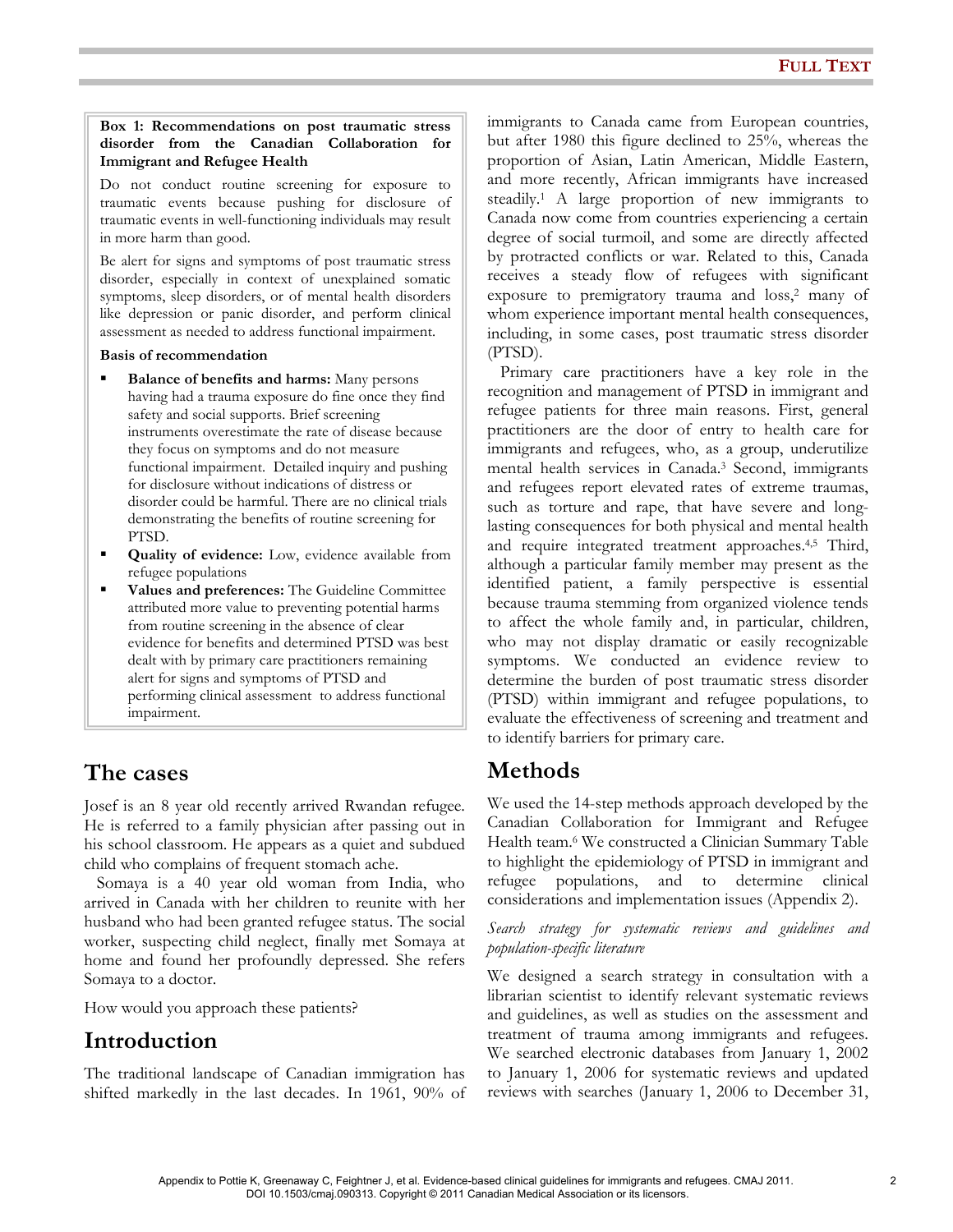2010) (MEDLINE, Psychlit, CINAHL, Embase and Cochrane Database of Systematic Reviews). We further hand-searched websites to access recent PTSD guidelines on trauma management such as the Canadian Psychiatric Association, (http://www.cpa-apc.org/index.php), the American Psychiatric Association (http://www.psych.org/) and the National Institute for Clinical Excellence (NICE, UK) (http://guidance.nice.org.uk/CG89/Guidance/pdf/Eng lish) websites.

### Synthesis of evidence and values

We synthesized evidence from systematic reviews and studies for psychological interventions using the GRADE quality assessment tool, which assesses study limitations, directness, precision, consistency and publication bias across all studies (Box 2). In the synthesis of data on clinical considerations, we identified both clinically relevant considerations and implementation issues relevant to our population. Finally, we identified gaps in the research evidence base.

## **Results**

The search identified 16 systematic reviews (SR) relevant to immigrants and refugees and 5 guidelines (Appendix 1). We selected the National Institute for Clinical Excellence (NICE) guidelines (2005) for the management of PTSD in primary care<sup>7</sup> as our anchoring review because of: (1) the systematicity, transparency, quality of methods and relevance of their background systematic reviews, (2) the emphasis on clinical rather than statistical significance, (3) the fact that, even in the absence of strong evidence, the guidelines include wide expert consultations and propose a number of avenues to address cultural and migratory issues. However, none of the intervention studies considered by the National Institute for Clinical Excellence (NICE) included evidence from studies with immigrants or refugees. Other key selected publications included four Cochrane reviews on PTSD treatment,8-11 the PTSD practice guidelines from the International Society for Traumatic Stress Studies, 12 and a recent systematic review on PTSD treatment of refugee and asylum seekers.<sup>13</sup>

### What is the burden of illness of PTSD in immigrants and refugees?

Traumatic events are fairly common among adults and children in the general population, and most who experience traumatic events generally have a favourable mental health prognosis.14 When symptoms of PTSD or Acute Stress Disorder develop, there is in most cases

substantial natural recovery in the months and years after the trauma (estimated at around 80%), however approximately one third of those developing PTSD may remain symptomatic for more than three years and are at risk of secondary problems, such as substance abuse.15 A meta-analysis of 20 studies that included 6,743 adult refugees resettled in developed countries, reported that the prevalence of PTSD was 9%, and 5% had major depression.16 Major depression was present among 44% of refugees with PTSD, and 71% of those diagnosed with major depression also had PTSD.

 Five studies of 260 child refugees were reviewed, with a prevalence of 11% for PTSD. Level and duration of impairment were not reported, although other studies of refugees have reported that psychological symptoms often persist long-term17,18 and that symptoms may be reactivated when faced with new traumas or new stressors, particularly when they are reminiscent of earlier traumatic experiences.19 A recent meta-analysis of post conflict studies, after adjusting for methodological factors, reported torture and cumulative trauma were the strongest predictors of PTSD. Lack of residency status in the host country also had a significant impact.<sup>4</sup>

 Despite the high rate of PTSD among refugees, most adult and child refugees experience good social adjustment.20,21 Longitudinal studies from Canada indicate that most adults and children with refugee status adapt well in spite of a high level of exposure to premigratory trauma.22,23 A population-based health survey from Quebec similarly found that non-refugee immigrants also experience high levels of premigratory trauma, which is associated with psychological distress, but that most immigrants are generally in good mental health.<sup>24</sup>

 Thus, most refugees who have been exposed to trauma are able to adapt reasonably well. However, outcomes are not uniformly good. Consequences vary with the nature of the trauma. For instance, torture survivors are at high risk for chronic physical and mental health problems.<sup>18</sup> Outcomes may also relate to postmigration stresses experienced during the asylum-seeking process, such as fear of repatriation, which can exacerbate consequences of premigratory traumas.<sup>25</sup>

### Does screening for PTSD decrease morbidity and mortality for immigrants and refugees?

#### Screening

Several short PTSD screening instruments practical for primary care settings have been developed.26 The 4 item primary care post-traumatic stress disorder (PC-PTSD)<sup>27</sup> and the Breslau's 7-item screening scale (available at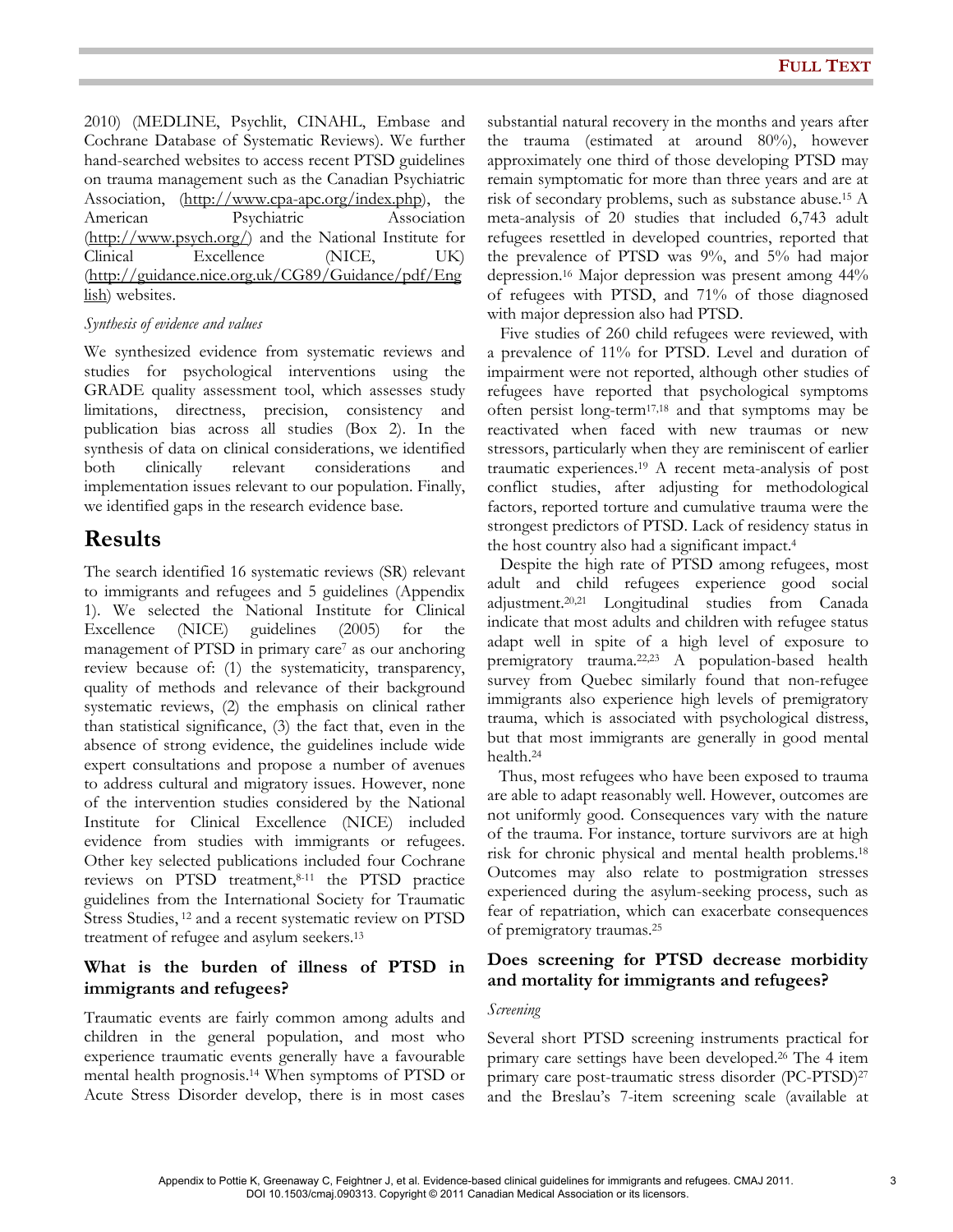http://ajp.psychiatryonline.org/cgi/content/full/156/6/ 908#T2) are two simple means of identifying PTSD symptoms in primary care patients. In both cases there is empirical evidence that their sensitivity (respectively 78% and 85%) and specificity (87% and 84%) are good, but their cultural validity is unknown. However, the National Institute of Clinical Excellence (NICE) review<sup>7</sup> and our updating search failed to identify any clinical trials that could determine the benefits and harms of routine screening, i.e. whether screening and treatment resulted in better PTSD outcomes than usual care. Many persons having had a trauma exposure do well once they find safety and social supports.<sup>28</sup>

 In general, very few screening instruments have been tested for diagnostic accuracy among immigrant and refugees and asylum seekers, and no instruments have documented good sensitivity and specificity with cutoff scores that have been shown to be accurate in more than a single group.29 Thus, given the global picture of good social adjustment in refugees, and the lack of evidence for how to screen or whether it would produce greater benefit than harm, there is insufficient evidence to support using questionnaires routinely to screen for PTSD. However, it may be reasonable to use questionnaires to assist in symptom assessment as part of a more comprehensive evaluation when clinically warranted.

#### Clinical assessment of trauma and its consequences

Exploration of trauma and its consequences is not typically recommended in the first meeting with a patient unless it is the patient's primary complaint. Otherwise, exploration of mental health issues can be delayed to subsequent interviews when a trusting relationship has been established.30 However certain symptom presentations should alert clinicians to assess for PTSD, including unexplained physical complaints that may not be presented as PTSD,<sup>17,31</sup> but suggest the possibility of psychological distress and PTSD as differential diagnoses.32 Similarly, trauma and torture can lead to a wide range of psychological pathologies that have significant co-morbidity with PTSD. The most common are depression, panic disorder, and somatoform<br>disorder.<sup>16,33</sup> Other presentations, such as severe Other presentations, such as severe dissociation mimicking brief reactive psychosis, dissociative disorders (amnesia and conversion),<sup>34</sup> and psychotic depression, although less frequent, may also be related to PTSD. Key elements of the assessment include the level of psychological distress, the impairment associated with the symptoms in the patient and his or her family, substance abuse, and suicidality. In children, particularly under age 8, the presence of sleeping, emotional or behavioural problems should alert clinicians to the possibility of PTSD.<sup>7</sup>

 Interviews should be carried in the presence of formal interpreters if the language ability of the patient is not adequate to express psychological distress and narrate their experience.7,35-37 Disclosing traumatic experience through relatives, family members or, particularly, through children can be traumatic and can discourage the patient from doing so.35 Importance should be given to ensure the patient feels safe and understands the assessment will be kept confidential. General cultural competence and some familiarity with the cultural background of the patient is recommended. Assessment of children should be done directly in a culturally sensitive manner rather than relying solely on information from parents or guardians who may tend to minimize or ignore symptoms.

#### Relative benefits and harms of psychological treatment (adult – children)

The systematic review and meta-analysis that was conducted as part of the National Institute of Clinical Excellence (NICE) guidelines<sup>7</sup> on PTSD psychological treatments including trauma-focused cognitivebehavioural therapy (CBT) and eye movement desensitization and processing (EMDR) provide evidence that these interventions provide reductions in PTSD symptoms compared to waiting list controls as measured by self-report instruments (CBT, 8 studies,  $n =$ 388, standardized mean difference [SMD] = -1.7, 95% CI  $-2.21$  to  $-1.18$ ; EMDR, 4 studies, n = 116, SMD =  $-1.1$ , 95% CI -2.42 to 0.23). We rated the quality of this evidence as low, downgrading for study limitations (lack of blinding, lack of reporting for harms) and inconsistency of results (heterogeneity). Two recent Cochrane reviews10,11 on the effectiveness of psychological treatments for PTSD also provide similar evidence of effectiveness, with similar findings to the National Institute of Clinical Excellence (NICE review.<sup>7</sup>

 A recent systematic review13 has shown some evidence that psychological treatments [(Cognitive Behavior Therapy (CBT and Narrative Exposure Therapy (NET)] can reduce symptoms for PTSD among refugees. Ten Randomized Controlled Trials met the search criteria, but overall sample size was small (<50 subjects per arm) in all but 1 trial.38 We rated this evidence as very low quality; downgrading due to study limitations (lack of blinding of participants, lack of reporting of harms), imprecision and inconsistency of results, and cultural validity of measurement instruments was also a concern. Although no treatment was firmly supported, there was evidence for CBT and NET.33,38,39 Other authors have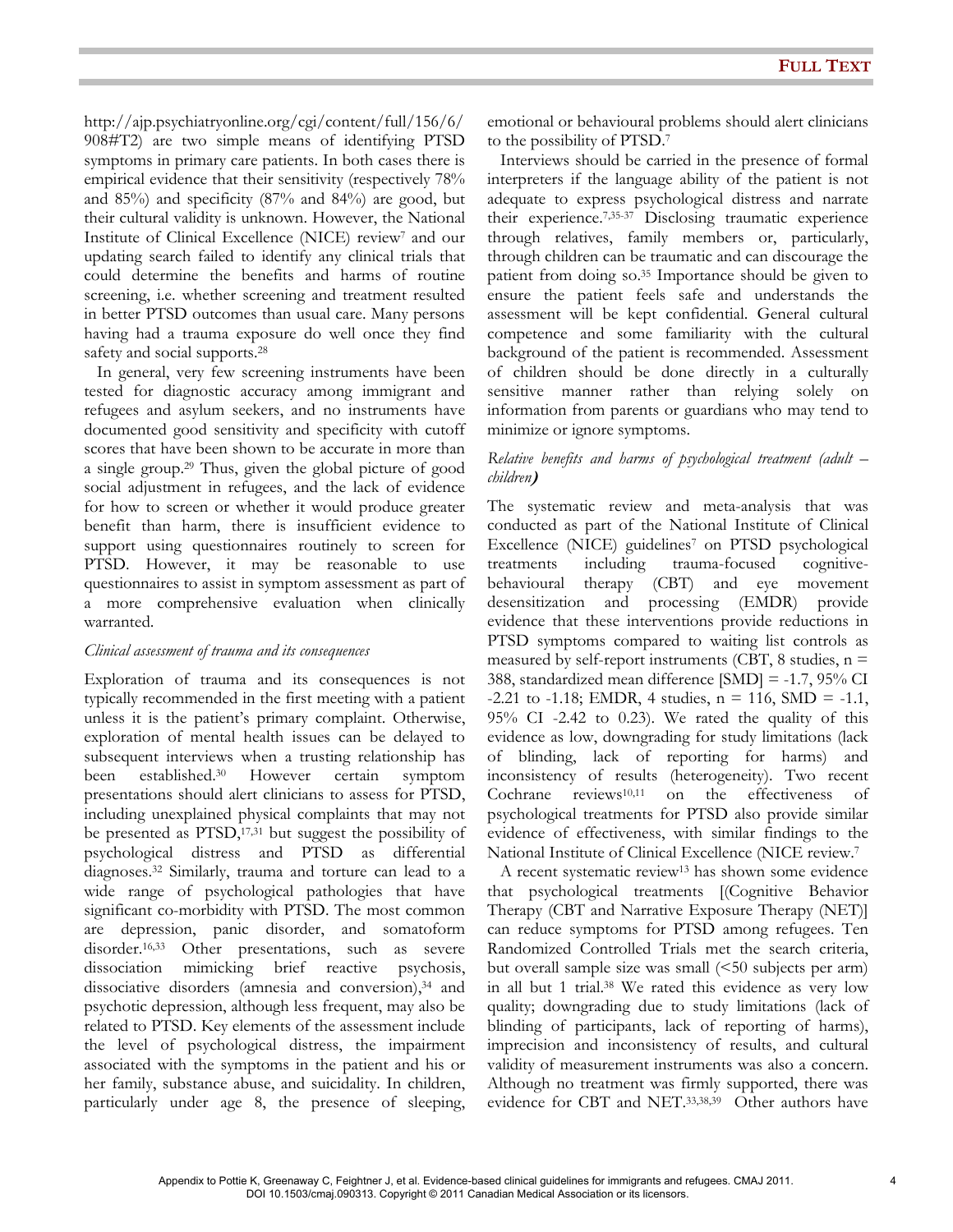reported that patients may experience adverse effects with therapy, such as re-experiencing the traumatic event(s), and withdrawal rates of active therapy can approach 30%.<sup>40</sup>

 National Institute of Clinical Excellence (NICE)<sup>7</sup> guidelines recommend that children and youth with PTSD be offered a course of trauma-focused CBT adapted to their level of development. Some nonrandomized<sup>41</sup> or partially randomized<sup>42</sup> studies with immigrant and refugee children suggest that culturally adapted CBT may be efficacious, although more randomized controlled trails (RCTs) are needed to verify this.<sup>43</sup>

 Overall, more evidence is needed related to the effectiveness of psychological interventions for adult and child immigrants and refugees. Related to this, the use of culturally adapted psychological interventions raises questions about the specificity of the active ingredients in multimodal interventions that integrate traditional, spiritual and artistic healing modalities.<sup>44, 45</sup>

## Clinical considerations

### What PTSD related screening is done during the migration process?

All immigrants and refugees to Canada undergo an immigration medical exam. The Immigration Medical Examination asks about "Any anxiety, depression or nervous problems requiring treatment." This examination is not linked to preventive services or follow-up for identified mental health problems.

### What other interventions exist for trauma and PTSD?

Pharmacological treatment (adult – children): National Institute of Clinical Excellence (NICE)<sup>7</sup> recommends that drug treatments for PTSD should not be used as a first line treatment, except in cases where adult patients express a preference not to engage in other forms of treatment. The authors of the NICE7 guidelines reported, based on their systematic review and metaanalysis, that effect sizes of pharmacological interventions for PTSD fell well short of what they considered to be a clinically important effect size of 0.5 in terms of standardized mean differences between groups. This is consistent with the results from a recent Cochrane review<sup>9</sup> that included 35 short-term RCTs (4,597 participants). The Cochrane review found that PTSD symptom severity was significantly reduced in the medication groups, relative to placebo, although effect sizes were similar to those reported by the NICE review.<sup>7</sup>

 In the case of significant comorbid depression or severe hyperarousal, paroxetin and mirtazapine are recommended by NICE<sup>7</sup> for general use in primary care. Some early intervention trials have suggested that treatment with propanolol for PTSD may be promising, although there is not enough evidence to draw firm conclusions or for clinical use.46 No appropriately designed trials have assessed the efficacy of pharmacotherapy in children or youth, or in immigrants and refugees with PTSD.<sup>7</sup>

Treatment of sleep problems: Sleep is often a major problem for PTSD patients, nightmares being one of the most frequent and disabling symptoms.47 NICE recommend the short term use of hypnotic medication for adults or, if longer term treatment is required, the use of suitable antidepressants to reduce the risk of dependence (evidence based on expert committee reports or opinion, but not on directly applicable clinical studies of good quality). Trials of cognitive behavioural treatments of nightmares have very promising results,48,49 and although they have not been tested in refugee and immigrant patients, their mode of action (cognitive restructuring and replacing negative with positive appraisals) may coincide with the way in which certain cultures normalize nightmares rather than considering them symptoms per se.<sup>50</sup>

Phased interventions for refugees and Asylum seekers: Although not supported by clinical trials, NICE<sup>7</sup> recommends a phased model, reflecting a pragmatic clinical approach for refugee and asylum seekers who face the possibility of being returned to a traumatic environment. Phase I, is defined as the period in which safety has not yet been established and during which intervention should focus on practical, family and social support. Advocacy of health professionals to help establish a sense of safety may be key. Phase II and III should focus on patient priorities, which may include social integration and/or treatment of symptoms. Trauma-focused psychological treatment should be offered because it has been shown to be effective even years after trauma occurred.

 There is some evidence that even for accepted refugees the effect of social factors like unemployment, isolation and discrimination may overshadow the efficacy of mental health treatment in many patients.18 This adds support to the idea that a multilevel response to traumatic stress is warranted for refugee and immigrant populations,51 suggesting that multifaceted interventions that include primary care, community organizations and other social institutions may be effective.<sup>52</sup>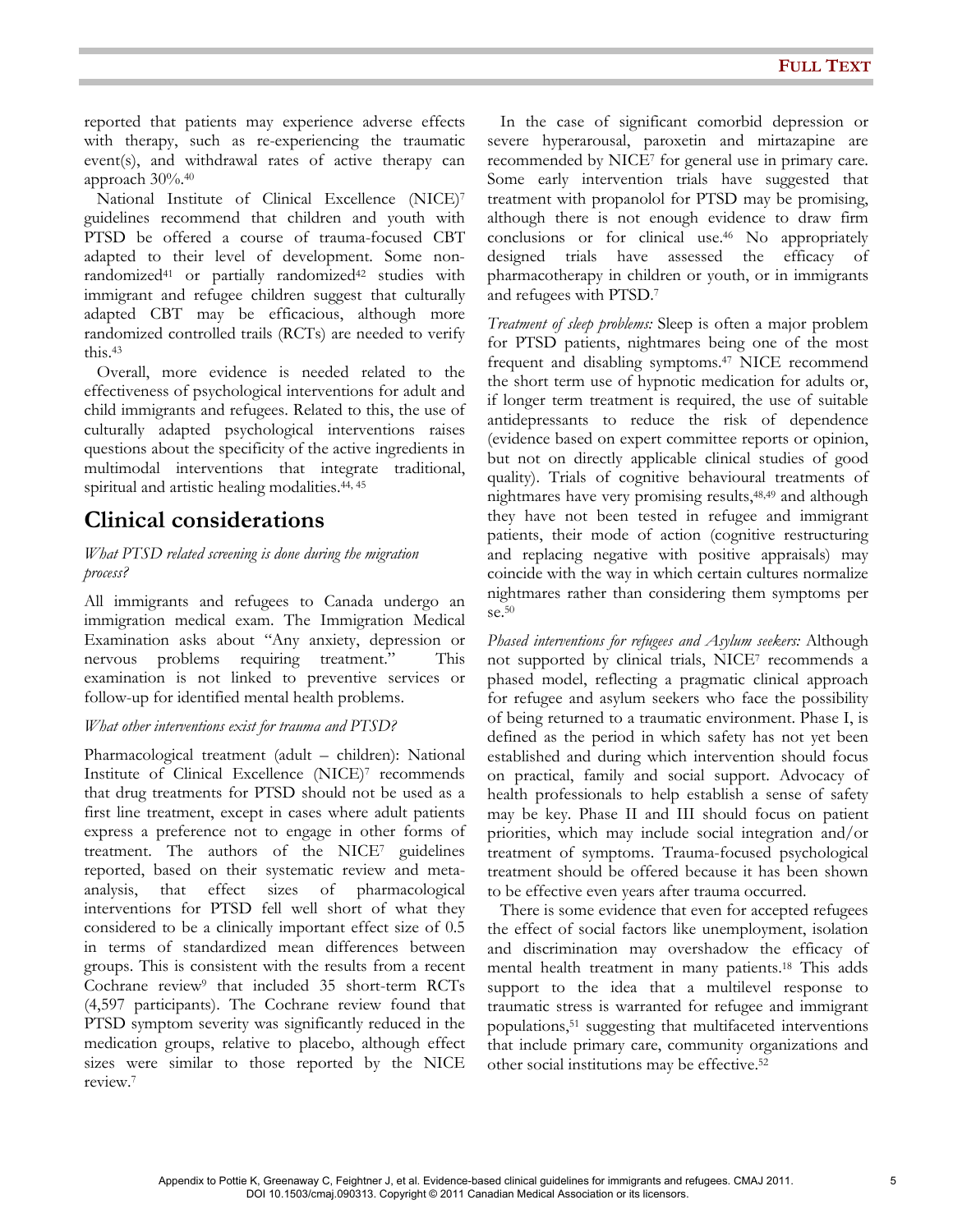#### What are the potential implementation issues?

Primary care practitioners need to be aware that immigrants and refugees may have undergone premigratory trauma. A warm and empathic stance is essential to creating a safe disclosure environment.53 It is important to include an interpreter when language may impede accurate and empathetic communication.54 The choice of interpreter (gender, ethnicity, religion) should be discussed with the patient. Interpretation over the telephone is not recommended because of the mistrust and shame often associated with a traumatic experience.

 Assessment of traumatic symptoms cannot be separated from potential interventions. If a patient discloses a traumatic experience, acknowledging the pain and suffering associated with the experience may be helpful. Practitioners may explain that the reaction is common in persons who have undergone trauma (normalisation) and provide information. Practitioners might think about moving away from offering a "neutral" stance and adopting a clear advocacy position.55 Offering empathetic reassurance that help will be provided and the situation is likely to get better is an important first step.<sup>56</sup>

 For refugee patients, practical, family and social support is most often provided in Canada by community organisations. Family physicians may find it helpful to establish partnerships with these organizations in order to reduce the isolation of families and to help them obtain support in the initial phases of resettlement. Whenever possible, reference to specialized resources to provide psychological trauma treatment is recommended if there is impairment or if symptoms persist after phase I. Most large Canadian multiethnic cities have such centers for the rehabilitation of torture survivors.

 Treating refugee and immigrant patients with PTSD may involve a significant risk of empathic distress, compassion fatigue or burn out because of the strong affects that the transmission of the traumatic experience can evoke.57 The following measures may support the clinician: training courses, peer supervision in a team setting and institutional support.<sup>58</sup>

## Other recommendations

National Institute for Clinical Excellence (NICE)<sup>7</sup> recommends raising awareness of the possibility of trauma exposure in all primary care clinicians. They also recommend, for individuals who have experienced a traumatic event, that the systematic provision to that individual alone of brief, single-session interventions (often referred to as debriefing) which focus on the traumatic incident should not be routine practice when delivering services. Because of the high prevalence of PTSD among refugees, the NICE7 recommends that consideration be given to the use of a brief screening instrument to detect PTSD among refugees and asylum seekers, but do not suggest any specific instrument for screening or provide information on the sensitivity or specificity of available screening tools for refugees or asylum seekers, nor do they provide evidence of effectiveness of treatment in refugees. The Centre for Disease Control (CDC) states that in general, the majority of people who experience reactions to stress after disasters and emergencies show resilience and do not go on to develop long-term psychopathology. However, in some survivors the symptoms do not resolve.<sup>59</sup>

## The cases revisited

Presenting symptoms trigger a clinical assessment that reveals that Josef and his parents have been witnesses to atrocities during the genocide. They escaped but the rest of the family was killed. The neurological exam is negative and a diagnosis of anxiety disorder is made. The family is offered therapy but they refuse. The family is referred to a community organisation which helps the father find a job and breaks the isolation of the mother by connecting her to a women's group. Simultaneously, the school offers reassurance to Josef and supports his drawing activities. The family's improved socioeconomic situation and the support provided to Josef contribute to alleviate the somatoform symptoms. Josef's case illustrates the fact that often, in children, presenting symptoms do not fulfill criteria for PTSD and that many refugee families are not willing to enter therapy. In such circumstances, non specific supportive interventions may often however be very helpful.

 Somaya is screened for depression and diagnosed with major depression and prescribed an appropriate dose of a Selective Serotonin Reuptake Inhibitor (SSRI). This has little benefits, except for a small improvement in sleep. She discloses her feelings of shame to the female interpreter in the waiting room. The latter informs the doctor that she believes Somaya was raped when she was left alone without the protection of her husband who was targeted through her by his political enemies. The possibility of having experienced traumatic events before migration was discussed with Somaya who confirmed the raped but refused to disclose it to her husband. Somaya accepted psychotherapy and concurrently Somaya began to attend the temple.

 Somaya's story shows common co-occurrence of PTSD and depression in a situation in which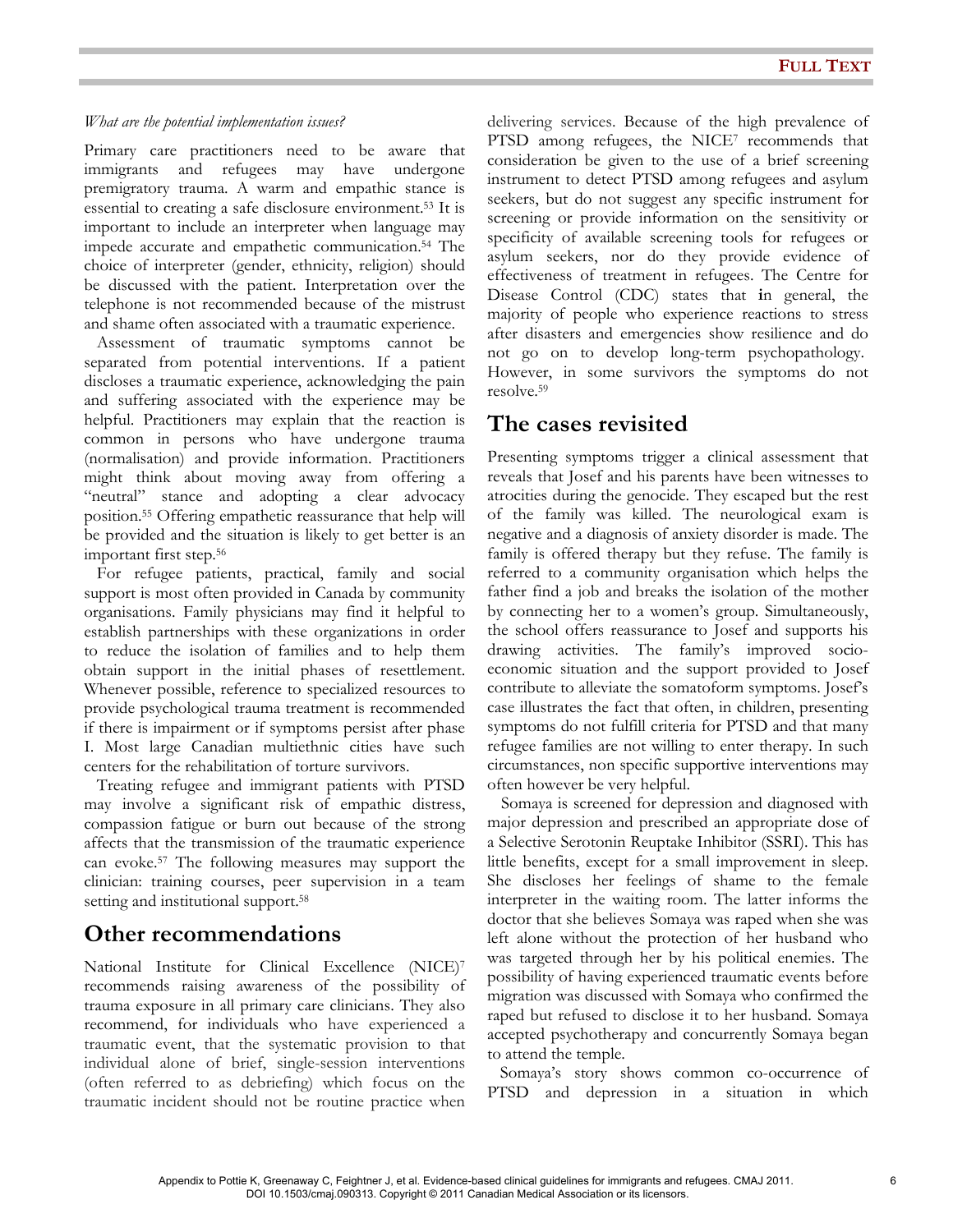surrounding sexual traumas hinder disclosure. The loss of Somaya's honour is more important to her than the loss of her physical integrity. The confidentiality of the dyadic setting offered by psychotherapy and the meaning associated with the PTSD diagnosis reassured her and brought about some symptom alleviation.

## Conclusion and research needs

Evidence for the effectiveness of PTSD screening and treatment to reduce morbidity and mortality for refugees and immigrants is limited. In the absence of clear evidence for effectiveness, and considering the challenge of screening and treatment across cultures and the risk of causing harm for individuals without impairment in social or occupational functioning, we do not recommend routine screening for immigrants and refugees. Practitioners should acquire some degree of cultural competence and be aware of the precariousness of the asylum seeker situation. More research is needed to determine the effectiveness of psychological interventions for migrating populations, to document the best ways to provide psychosocial support for migrants, to understand the role of cultural elements in the psychological treatment of trauma, and to test the efficacy of culturally acceptable modalities of treatment.

# Key points

- 40% of Canadian immigrants coming from countries undergoing war or social turmoil have been exposed to traumatic events before migration.
- Most individuals (estimated at 80%) who experience traumatic events will heal spontaneously after reaching safety. However, around 44% of those who do develop PTSD are likely to simultaneously have depression.
- Empathy, reassurance and advocacy are key clinical elements of the recovery process.
- Pushing for disclosure of traumatic events for well functioning individuals could be harmful.

#### Box 2: Grading of Recommendations Assessment, Development and Evaluation Working Group grades of evidence (www.gradeworkinggroup.org)

High quality: Further research is very unlikely to change our confidence in the estimate of effect.

Moderate quality: Further research is likely to have an important impact on our confidence in the estimate of effect and could change the estimate.

Low quality: Further research is very likely to have an important impact on our confidence in the estimate of effect and is likely to change the estimate.

Very low quality: We are very uncertain about the estimate.

### **REFERENCES**

- 1. Henry F, Tator C, Mattis W, Rees T. The colour of democracy: Racism in Canadian society. Canada HB, editor. Toronto: Harcourt Brace & Company; 1995.
- 2. CIC. Citizenship and Immigration Canada Annual Report on Immigration. Canada; 2008 Contract No.: Document Number|.
- 3. Whitley R, Kirmayer L, Groleau D. Understanding immigrants' reluctance to use mental health services : a qualitative study from Montreal. Canadian Journal of Psychiatry. 2006;51(4):205-9.
- 4. Steel Z, Chey T, Silove D, Marnane C, Bryant RA, van Ommeren M. Association of torture and other potentially traumatic events with mental health outcomes among populations exposed to mass conflict and displacement: A systematic review and meta-analysis. Journal of the American Medical Association. 2009 August 5, 2009;302(5):537- 49.
- 5. Carlsson JM, Mortensen EL, Kastrup M. A Follow-Up Study of Mental Health and Health-Related Quality of Life in Tortured Refugees in Multidisciplinary Treatment. The journal of nervous and mental disease. 2005;193(10):651-7.
- 6. Tugwell P, Pottie K, Welch V, Ueffing E, Cambers A, Feightner J. Evaluation of evidence based literature and formulation of recommendations for Clinical Preventative Guidelines for Immigrants and Refugees in Canada. Canadian Medical Association Journal. in press (2010).
- 7. National Collaborating Centre for Mental Health, Royal College of Psychiatrists' Research Unit. Post-traumatic stress disorder. The management of PTSD in adults and children in primary and secondary care. Excellence NIfC, editor. London: Gaskell and the British Psychological Society; 2005.
- 8. Ipser J, Carey P, Dhansay Y, Fakier N, Seedat S, Stein D J. Pharmacotherapy augmentation strategies in treatment-resistant anxiety disorders. Cochrane Database of Systematic Reviews 2006(Issue 4. Art. No.: CD005473. DOI: 10.1002/14651858.CD005473.pub2.).
- 9. Stein DJ, Ipser J, Seedat S. Pharmacotherapy for post traumatic stress disorder (PTSD) (Review). Cochrane Database of Systematic Reviews 2006( Issue 1. ):Art. No.: CD002795. DOI:10.1002/14651858.CD002795.pub2.
- 10. Roberts N, Kitchiner N, Knardy J, Bisson J. Early psychological interventions to treat acute traumatic stress symptoms. Cochrane Database of Systematic Reviews. 2010;17(3):CD007944.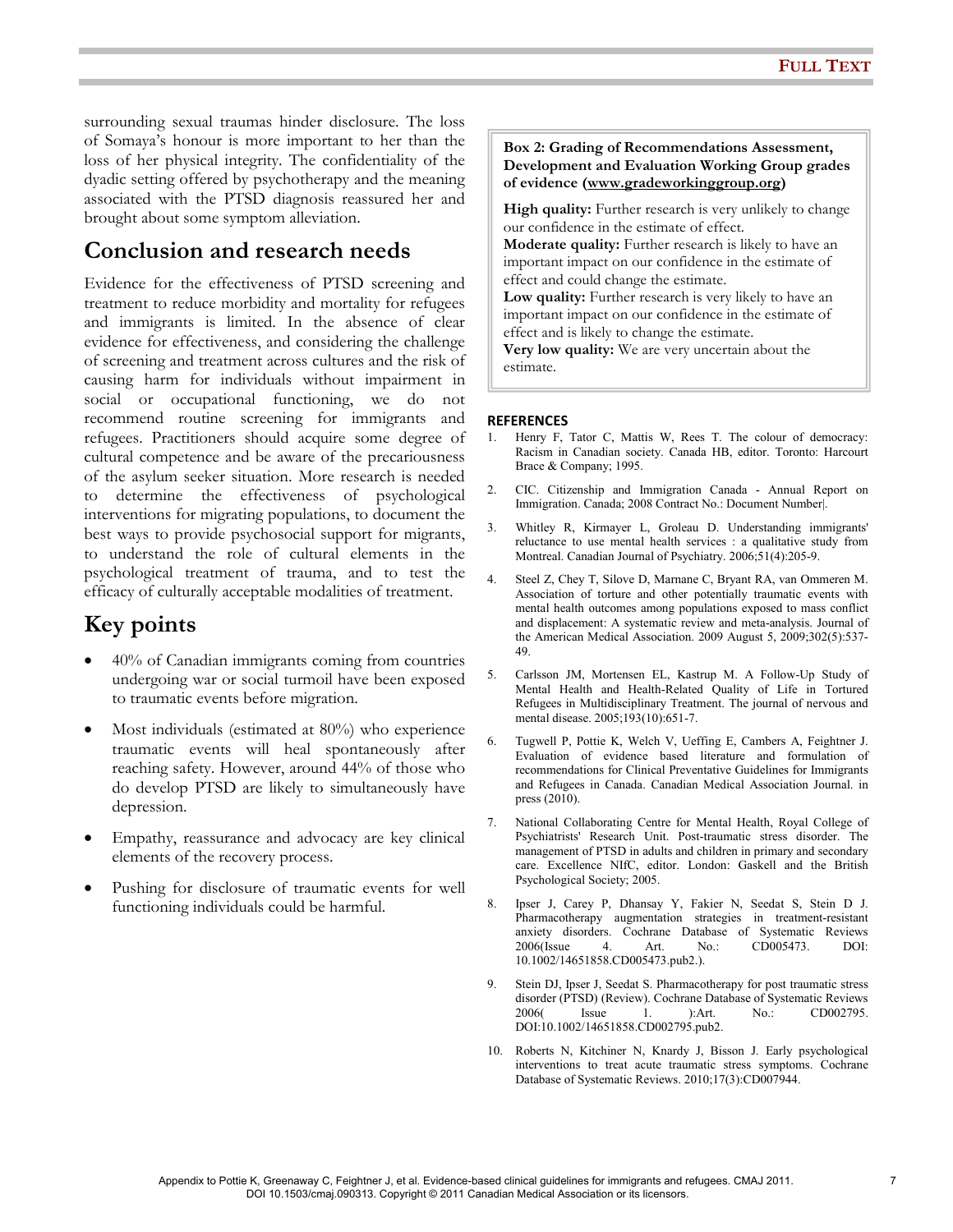- 11. Bisson J, Andrew M. Psychological treatment of post-traumatic stress disorder (PTSD). Cochrane Database of Systematic Reviews. 2007;18(3):CD003388.
- 12. Foa EB, Keane TM, Friedman MJ, Cohen JA. Effective treatment for PTSD Practice Guidelines from the International Society for Traumatic Stress Studies. Foa EB, Keane TM, Friedman MJ, Cohen JA, editors. New York: The Guilford Press; 2009.
- 13. Crumlish N, O'Rourke K. A Systematic Review of Treatments for Post-Traumatic Stress Disorder Among Refugees and Asylum-Seekers. The Journal of Nervous and Mental Disease. 2010;198(4):237-51.
- 14. Copeland WE, Keeler G, Angold A, Costello EJ. Traumatic Events and Posttraumatic Stress in Childhood. Archives General Psychiatry. 2007;64(5):577-84.
- 15. Kessler RC, Sonnega A, Bromet E, al. Posttraumatic stress disorder in the Nation Comorbidity Survey. Archives of General Psychiatry. 1995;52:1048-60.
- 16. Fazel M, Wheeler J, Danesh J. Prevalence of serious mental disorder in 7000 refugees resettled in western countries: a systematic review. The Lancet. 2005;365(9467):1309-14.
- 17. Lustig SL, Kia-Keating M, Knight Grant W, Geltman P, Ellis H, Kinzie DJ, et al. Review of child and adolescent refugee mental health. Journal of the American Academy of Child & Adolescent Psychiatry. 2004;43(1):24-36.
- 18. Carlson JM. Mental health and health-related quality of life in tortured refugees. Copenhagen, Denmark: University of Copenhagen; 2005.
- 19. Association AP. Practice guideline for the treatment of patients with acute stress disorder and posttraumatic stress disorder. American Journal of Psychiatry. 2004;161(11):3-31.
- 20. Sundelin Wahlsten V, Ahmad A, Von Knorring A-L. Traumatic experiences and posttraumatic stress reactions in children and their parents from Kurdistan and Sweden. Nordic Journal of Psychiatry. 2001;55(6):395-400.
- 21. Tousignant M, Habimana E, Biron C, Maol C, Sidoli-LeBlanc E, Bendris N. The Quebec adolescent refugee project: Psychopathology and family variables in a sample from 35 nations. Journal of the American Academy of Child and Adolescent Psychiatry. 1999;38(11):1-7.
- 22. Beiser M. Strangers at the gate: The "boat people's" first ten years in Canada. Toronto: University of Toronto Press; 1999.
- 23. Rousseau C, Drapeau A. Are refugee children an at-risk group?: A longitudinal study of Cambodian adolescents. Journal of Refugee Studies. 2003;16(1):67-81.
- 24. Rousseau C, Drapeau A. Premigration exposure to political violence among independent immigrants and its association with emotional distress. The Journal of Nervous and Mental Disease. 2004;192(12):852-6.
- 25. Momartin S, Steel Z, Coello M, Aroche J, Silove DM, Brooks R. A comparison of the mental health of refugees with temporary versus permanent protection visas. Medical Journal of Australia. 2006;185(7):357-61.
- 26. Davis SM, Whitworth JD, Rickett K. What are the most practical primary care screens for post-traumatic stress disorder? The Journal of Family Practice. 2009;58(2):100-1.
- 27. Prins A, Ouimette P, Kimerling R, al. e. The primary care PTSD screen (PC-PTSD): development and operating characteristics. Primary Care Psychiatry. 2003;9:9-14.
- 28. Turner S, editor. Evidence for Psychotherapy in PTSD. Rehabilitating Torture Survivors; 2008; Copenhagen, Denmark
- 29. Hollifield M, Warner TD, Lian N, Krakow B, Jenkins JH, Kesler J, et al. Measuring trauma and health status in refugees. The Journal of the American Medical Association. 2002;288(5):611-21.
- 30. Weinstein H, Dansky L, Iacopino V. Torture and war trauma survivors in primary care practice. West J Med. 1996 September 1996;165(3):112-8.
- 31. Burnett A, Peel M. Asylum seekers and refugees in Britain: The health of survivors of torture and organised violence. BMJ. 2001;322:606-9.
- 32. New Hampshire State. Guidelines for initial medical screening and care of refugees resettled in New Hampshire. New Hampshire department of Health and Human Services division of public health. 2005 July 2005.
- 33. Hinton DE, Chhean D, Pich V, Safren SA, Hofmann SG, Pollack MH. A randomized controlled trial of cognitive-behavior therapy for Cambodian refugees with treatment-resistant PTSD and panic attacks: A cross-over design. Journal of Traumatic Stress. 2005;18(6):617-29.
- 34. Van Ommeren M, de Jong JJT, Sarma B, Komproe I, Thapa SB, Cardena E. Psychiatric disorders among tortured Bhutanese refugees in Nepal. Archives of General Psychiatry. 2001 May 2001;58(5):475- 82.
- 35. Moreno A, Grodin MA. Torture and its neurological sequelae Spinal Cord. 2002;40:213-23.
- 36. Ehntholt KA, Yule W. Practitioner review: assessment and treatment of refugee children and adolescents who have experienced war-related trauma. Journal of Child Psychology and Psychiatry. 2006;47(12):1197-210.
- 37. Harris MF, B.L. T. The health needs of asylum seekers linving in the community. Med J Aust. 2001 December 2001;175(11-12):589-92.
- 38. Neuner F, Onyut PL, Ertl V, Odenwald M, Schauer E, Elbert T. Treatment of Posttraumatic Stress Disorder by Trained Lay Counselors in an African Refugee Settlement: A Randomized Controlled Trial. Journal of Consulting and Clinical Psychology. 2008;76(4):686-94.
- 39. Neuner F, Kurreck S, Ruf M, Odenwald M, Elbert T, Schauer M. Can Asylum-Seekers with Posttraumatic Stress Disorder Be successfully Treated? A Randomized Controlled Pilot Study. Cognitive and Behavioral Practice. 2009;39(2):81-91.
- 40. Hackmann A, Ehlers A, Speckens A, Clark D. Characteristics and Content of Intrusive Memories of PTSD and the Changes with Treatment. Journal of Traumatic stress. 2004;17(3):231-40.
- 41. Ehntholt KA, Smith PA, Yule W. School-based cognitive-behavioural therapy group intervention for refugee children who have experienced war-related trauma. Clinical Child Psychology and Psychiatry. 2005;10(2):235-50.
- 42. Kataoka SH, Stein BD, Jaycox LH, Wong M, Escudero P, Tu W, et al. A school-based mental health program for traumatized Latino immigrant children. American Academy of Child & Adolescent Psychiatry. 2003;42(3):311-8.
- 43. Wethington HR, Hahn RA, Fuqua-Whitley DS, Sipe TA, Crosby AE, Johnson RL, et al. The Effectiveness of Interventions to Reduce Psychological Harm from Traumatic Events Among Children and American Journal of Preventive medicine. 2008;35(3):287-313.
- 44. Hinton DE, Otto MW. Symptom Presentation and Symptom Meaning Among Traumatized Cambodian Refugees: Relevance to a Somatically Focused Cognitive-Behavior Therapy. Cognitive and Behavioral Practice. 2006;13:249-60.
- 45. Ngo V, Langley A, Kataoka SH, Nadeem E, Escudero P, Stein BD. Providing evidence-based practice to ethnically diverse youths: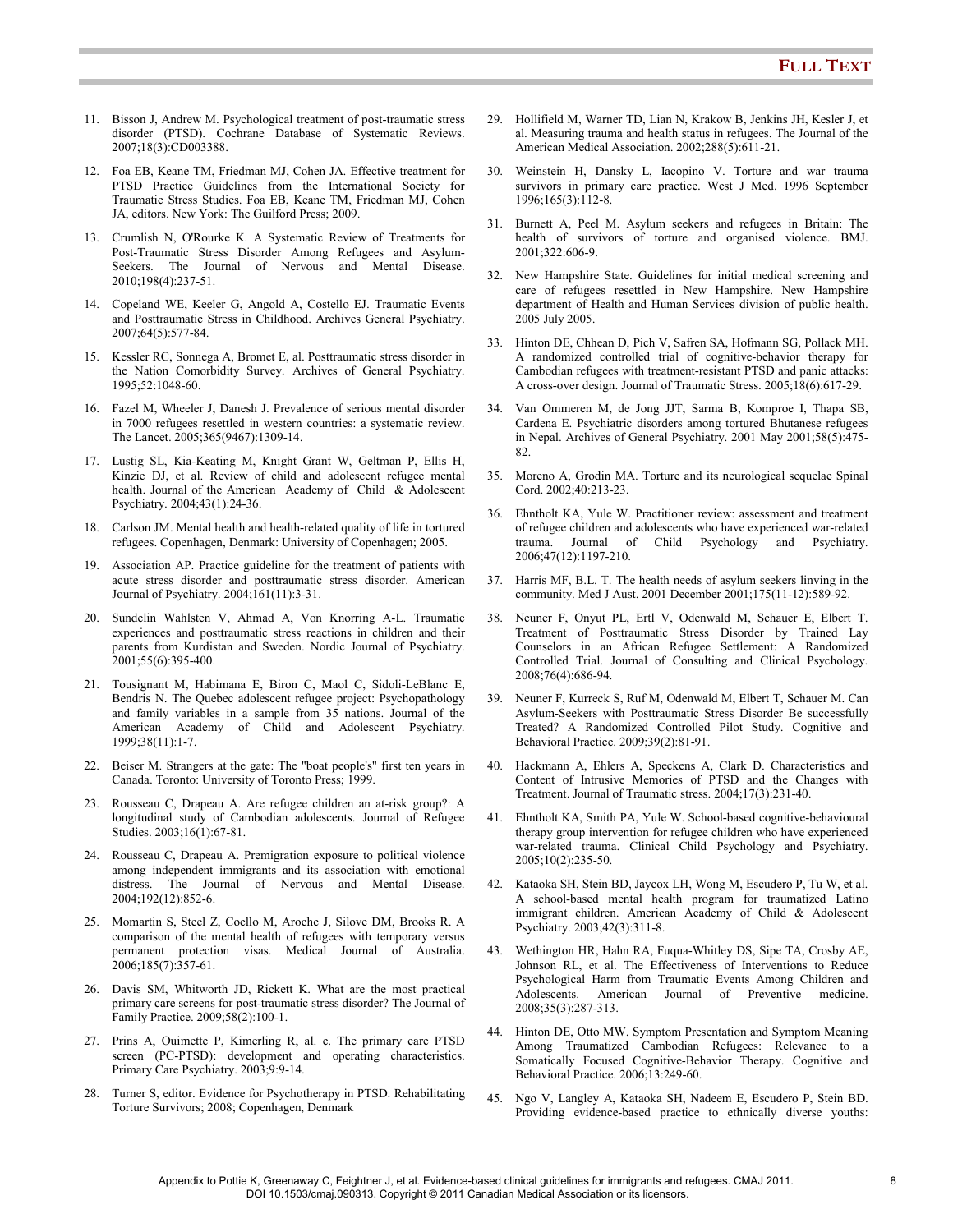examples from the cognitive behavioral intervention for trauma in schools (CBITS) program. Journal of the American Academy of Child and Adolescent Psychiatry. 2008 August 2008;47(8):858-62.

- 46. Kindt M, al. Beyond extinction: Erasing human fear responses and preventing the return of fear. Nat Neurosci. 2009 March 2009;12:256.
- 47. Spoormaker VI. A cognitive model of recurrent nightmares. International Journal of Dream Research. 2008;1(1):15-22.
- 48. Spoormaker VI, Van Den Bout J. Lucid dreaming treatment for nightmares: a pilot study. Psychotherapy and Psychosomatics. 2006;75:389-94.
- 49. Davis JL, Wright DC. Randomized Clinical Trial for Treatment of Chronic Nightmares in Trauma-Exposed Adults. Journal of Traumatic Stress. 2007;20(2):123-33.
- 50. Rechtman R. L'apparition des ancêtres et des défunts dans les expériences traumatiques : introduction à une ethnographie clinique chez les réfugiés cambodgiens de Paris. Cahiers d'anthropologie et biométrie humaine. 1992;10(1-2):1-19.
- 51. Silove D. Adaptation, ecosocial safety signals, and the trajectory of PTSD. In: Kirmayer LJ, Lemelson R, Barad M, editors. Understanding trauma: integrating biological, clinical, and cultural perspectives. New York: Cambridge University Press; 2007. p. 242- 58.
- 52. Ekblad S, Jaranson J. Psychosocial rehabilitation In: Drozdek JWB, editor. Broken spirits. New York: Brunner/Routledge; 2004. p. 609- 36.
- 53. Rousseau C, Measham T. Posstraumatic suffering as a source of transformation: A clinical perspective. In: Kirmayer LJ, Lemelson R, Barad M, editors. Understanding trauma: Integrating biological, clinical and cultural perspectives. Boston: Cambridge University Press; 2007. p. 275-93.
- 54. Kirmayer LJ, Narasiah L, Munoz M, Rashid M, Ryder AG, Guzder J, et al. Common mental health problems in immigrants and refugees: General approach to the patient in primary care. Canadian Medical Association Journal - Journal de l'Association médicale canadienne (CMAJ/JAMC). 2010.
- 55. Mollica RF. Society as Healer. In: Mollica RF, editor. Healing invisible wounds: Paths to hope and recovery in a violent world. Orlando: Harcourt; 2006. p. 214-40.
- 56. Kennedy J, Seymour DJ, Hummel BJ. A comprehensive refugee health screening program. Public Health Reports. 1999 Sep-Oct 1999;114(5):469-77.
- 57. Wilson JP, Thomas RB. Empathy in the treatment of trauma and PTSD. New York, NY: Brunner-Routledge - Taylor & Francis Group; 2004.
- 58. Figley CR, editor. Compassion Fatigue. Coping with secondary Traumatic Stress Disorder in Those Who Treat the Traumatized. New York: Brunner/Mazel; 1995.
- 59. Centers for Disease Control and Prevention. Guidelines for Mental Health Screening during the Domestic Medical Examination for Newly Arrived Refugees 2011. Available: http://www.cdc.gov/migrantrefugeehealth/guidelines/domestic/mental -health-screening-guidlines.html. (accessed 2011 July 1)

Correspondence to: Dr. Cécile Rousseau, Division of Social and Cultural Psychiatry, McGill University, Transcultural Research and Intervention Team (TRIT), Youth Mental Health, CSSS de la Montagne (Park Extension), 7085 Hutchison Street, Local 204.2, Montreal QC H3N 1Y9; Tel: (514) 273-3800 (ext. 6452), Fax: (514) 380-8147; cecile.rousseau@mcgill.ca

#### Clinical preventive guidelines for newly arrived immigrants and refugees

This document provides the review details for the CMAJ CCIRH PTSD paper. The series was developed by the Canadian Collaboration for Immigrant and Refugee Health and published at www.cmaj.ca.

More detailed information and resources for screening, assessment and treatment of depression can be found at: www.mmhrc.ca.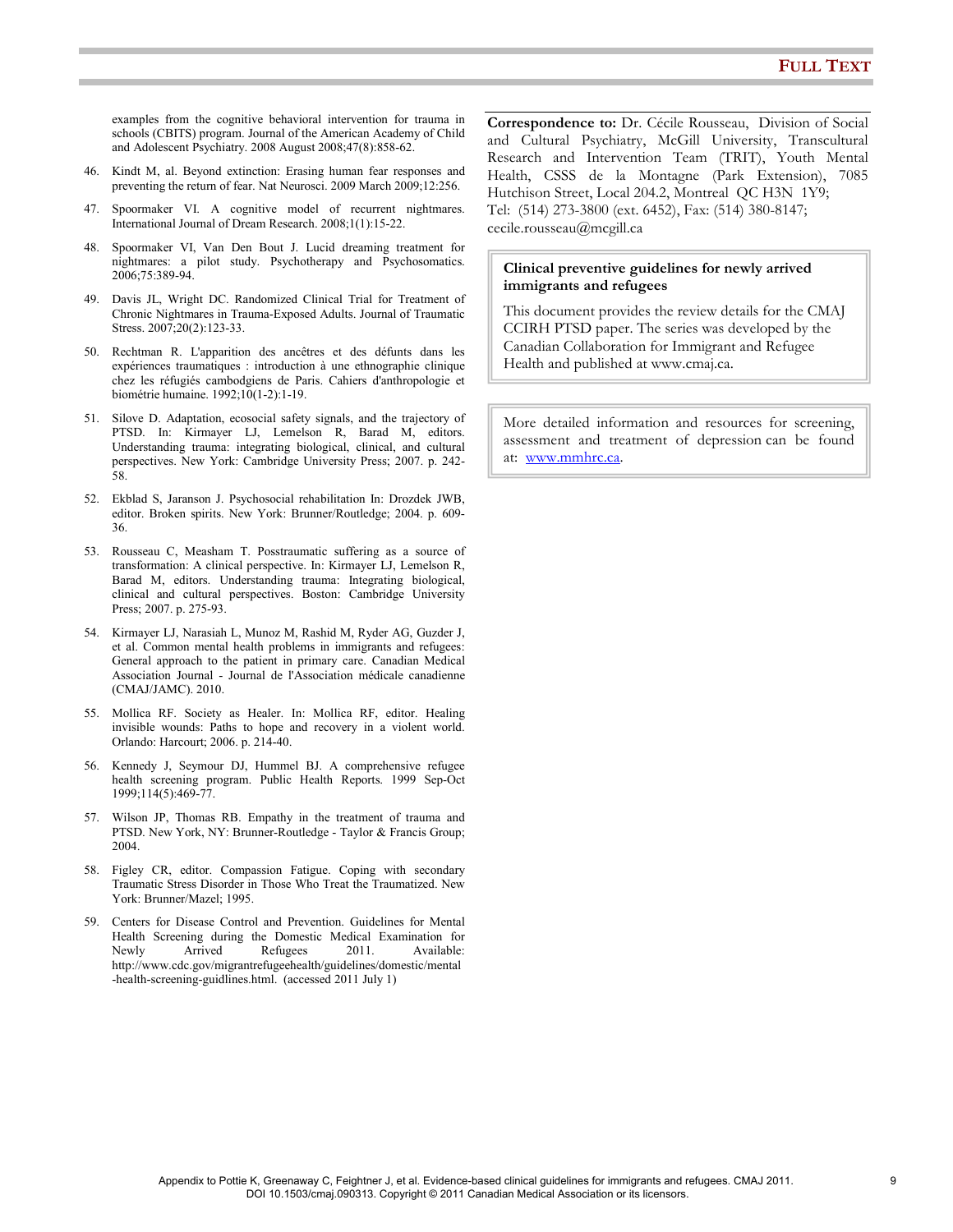## Appendix 1: Figure 1